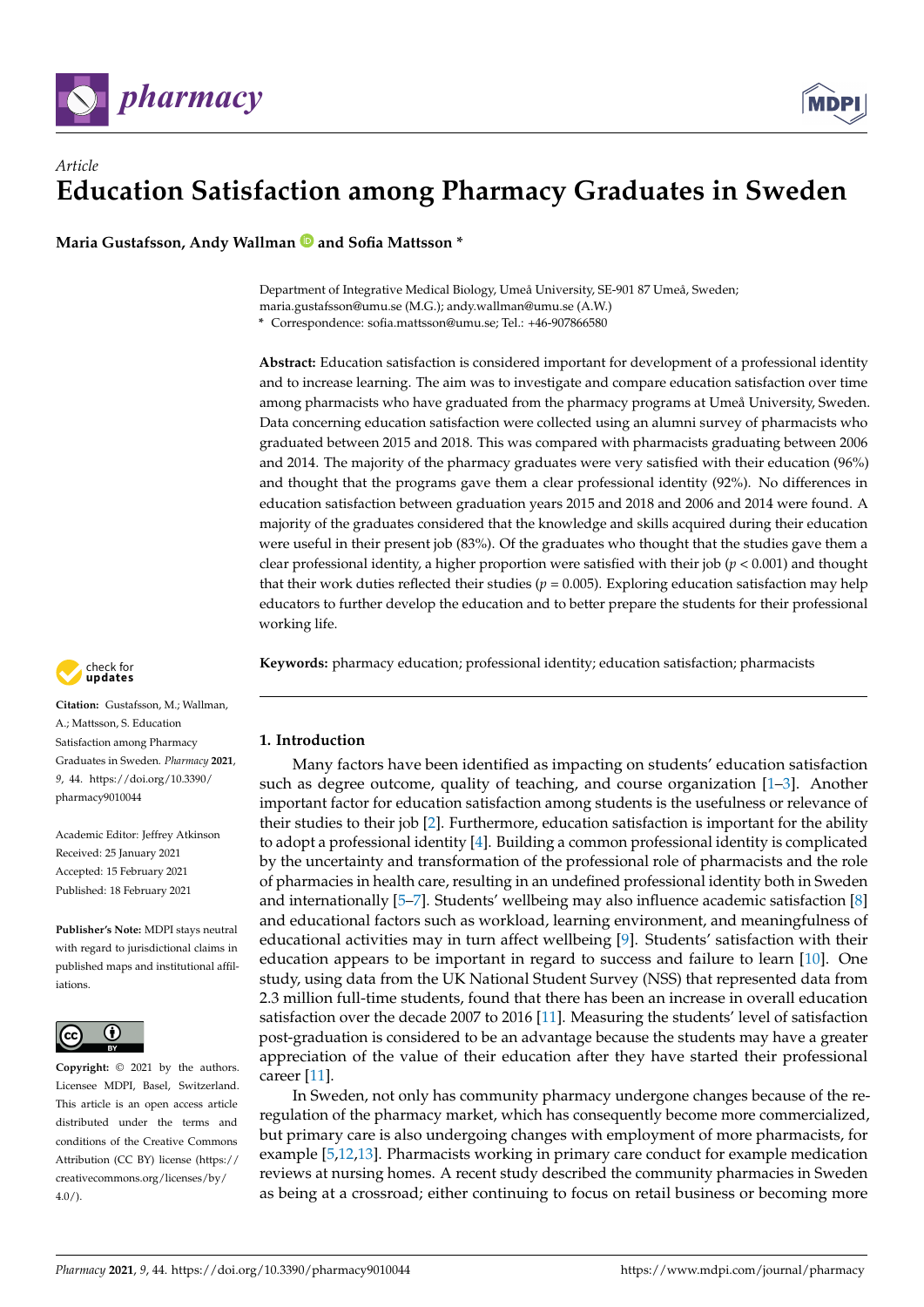integrated in the health care chain [\[12\]](#page-10-7). The changes within the pharmacy marketplace demands on pharmacy education in order to prepare students for their professional role and job assignments. In total, four universities are offering pharmacy education in Sweden. The Swedish Higher Education Authority is the centralized accrediting body and is responsible for evaluating the quality of higher education and research. As part of the quality assurance of higher education, students have several opportunities throughout their studies to provide feedback on their academic studies and educational activities using course and program evaluations, for example. The pharmacy programs at Umeå University include courses in chemistry, biomedical sciences, pharmacology, pharmacokinetics, pharmacotherapy, pharmaceutics, social pharmacy, and pharmacy practice. The curricula have been similar over the years, but with regular revision to update the course material and implement new educational activities and assessment methods.

In 2015, a questionnaire was sent to all students who had graduated between 2006 and 2014 from the pharmacy programs at Umeå University, Sweden [\[14\]](#page-10-9). This study found that most graduates were satisfied with their education. Furthermore, a majority of the graduates agreed or strongly agreed that the knowledge and skills acquired during the education were useful in their current job, and a majority thought that their duties at work reflected their education. To our knowledge, few studies have investigated pharmacy students' education satisfaction over time. The objective of the present study was to investigate education satisfaction among pharmacists graduating between 2015 and 2018 from the pharmacy programs at Umeå University, Sweden. A second objective was to compare education satisfaction among these graduates with those graduating between 2006 and 2014.

### **2. Materials and Methods**

### *2.1. Setting*

Umeå University offers three pharmacy programs; a Bachelor of Science in Pharmacy (three years), a Master of Science in Pharmacy (five years), and a Master of Science in Pharmaceutical Science (two years). Graduates who already hold a bachelor's degree in pharmacy are eligible to apply to the Master of Science in Pharmaceutical Science program in order to pursue a master's degree. In Sweden, there are two professional degrees within pharmacy; prescriptionists with a bachelor's degree and pharmacists with a master's degree. Both prescriptionists and pharmacists work at community pharmacy with dispensing and counselling of medicines. Community pharmacy is the major workplace for prescriptionists, but they may for example also work in hospitals with drug supply and in hospital pharmacies with extemporaneous compounding of medicines. Pharmacists can also work as clinical pharmacists with for example medication reviews. To be able to work in healthcare, both degrees need a registration issued by the National Board of Health and Welfare. Besides working in the healthcare section, pharmacists are also, to a greater extent than prescriptionists, employed in pharmaceutical industry and governments such as the Swedish Medical Products Agency and the Dental and Pharmaceutical Benefits Agency. The term 'pharmacists' will be used throughout the paper to describe both degrees. All three programs are web-based and meetings between students and teachers occur primarily online. Online meetings occur 1–2 times each week where the teacher and students discuss different topics depending on the course. Besides this, students also conduct group work where the students meet online to prepare assignments. In addition, the students have access to online material through a virtual learning platform, for example. recorded lectures, animations, and assignments. Some educational activities, for example laboratory work, oral presentations, and role play, take place on campus, approximately 2–4 times each semester. Pharmacy practice at community pharmacy is included in all three programs. Students admitted to the five-year master's program study together with students admitted to the three-year bachelor program, and students admitted to the fiveyear master program study together with the students admitted to the two-year program in their two last years. Considering this set up, the programs are closely interconnected and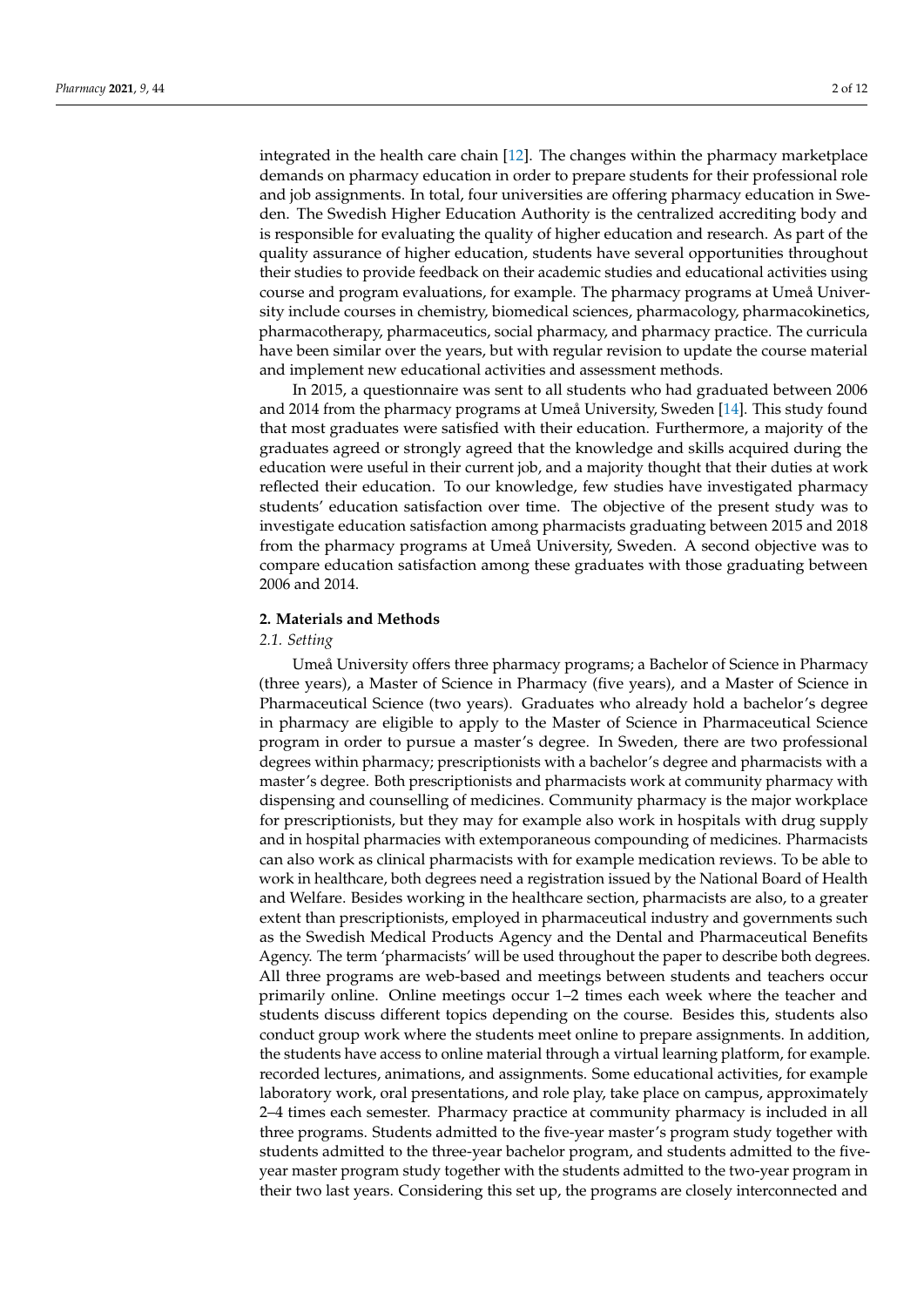may therefore be combined to examine education satisfaction. As mentioned above, there are four universities in Sweden offering pharmacy education. Umeå University is the only university that offers pharmacy education on both bachelor and master level online with no campus-based alternatives. One other university has an online bachelor program in pharmacy, but this university also has a campus-based program. The two other universities offer campus-based pharmacy programs on both bachelor and master level.

# *2.2. Survey*

To study how satisfied the graduates are with their education, a survey was conducted among graduates from the Bachelor of Science in Pharmacy, Master of Science in Pharmacy and Master of Science in Pharmaceutical Science programs at Umeå University. The students graduated between 2015 and 2018, and the survey was sent out in March 2019 to 222 graduates. Of these graduates, 16 had obtained both a bachelor's and a master´s degree. The survey, together with a postage-paid envelope, was sent by post to the graduates' address in the university´s administrative register. This register is continuously updated against the Swedish Tax Agency which manages the civil registration of private individuals in Sweden. For graduates without a Swedish address in the register (16 graduates), an e-mail was sent with an invitation to participate in the survey. Of these 16 graduates, two accepted the invitation to participate and the survey was sent to them by post. In total, 94 graduates participated in the survey (response rate 42%). No reminders were sent out. A similar survey investigating education satisfaction had been conducted in 2015 and the present survey was developed based on this previous survey [\[14\]](#page-10-9). The students were asked questions about why they chose to study pharmacy at Umeå University, their education, and their attitude towards various educational activities. In addition to questions regarding their education, the graduates were also asked questions about their job and job satisfaction [\[15\]](#page-10-10).

# *2.3. Data Analysis*

Descriptive statistics were used to summarize the data. Table [1](#page-3-0) presents the questions used in the present study and how the answers were dichotomized. To compare data regarding questions 1–4 between master's and bachelor's graduates, the chi-squared test was used. Furthermore, the groups investigated in 2015 and 2019 were compared regarding questions 5–8. A logistic regression model was constructed for each question to control for age between the two samples. The answers to question 9 are reported as the percentage of graduates choosing each answer. To compare data between 2015 and 2019, the chi-squared test was used. Finally, graduates who were satisfied and not satisfied with their job were compared regarding question 3. Graduates who agreed and disagreed to question 3 were also compared regarding question 7. Data were compared using the chi-squared test.

Results are presented as odds ratios (ORs) with 95% confidence intervals (CIs)**.** A p-value of <0.05 was considered statistically significant. All analyses were conducted using Statistical Package for the Social Sciences (SPSS) for Windows version 26.

### *2.4. Ethics*

This type of study does not require ethical committee approval in Sweden. All respondents were given information about the aim of the study and that the data would be treated as strictly confidential and that all answers would be anonymous. By completing and returning the survey, the respondents agreed to that the results could be used for research purposes.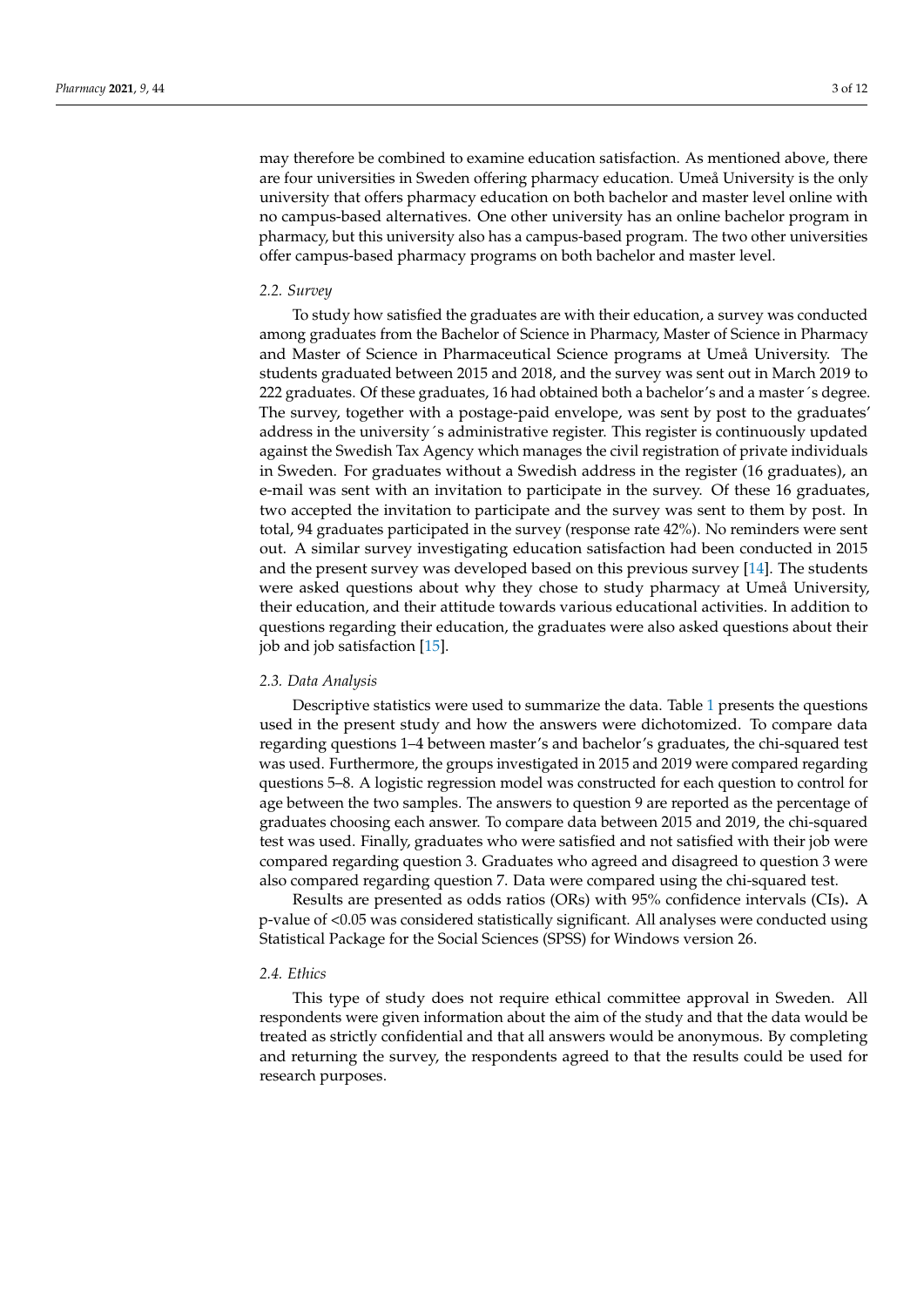| Ouestions <sup>*</sup>                                                               |
|--------------------------------------------------------------------------------------|
| 1. I felt well prepared to work as a pharmacist after completing the program         |
| 2. I am very satisfied with the program                                              |
| 3. The program gave me a clear professional identity                                 |
| 4. I believe that the students' opinions were considered important by the teachers   |
| 5. The knowledge and skills acquired during the program are useful in my current job |
| 6. I would recommend the program to a prospective student                            |
| 7. My duties at work reflect the program                                             |
| 8. If I were to choose my career today, I would choose pharmacy again                |
| 9. If I were to choose today, I would start the same education                       |
| 10. All things considered, how often are you satisfied with your job                 |

<span id="page-3-0"></span>**Table 1.** Questions included in the data analysis.

\* Questions 1–6 were reported on a five-point Likert scale (strongly disagree (1); disagree (2); neither agree or disagree (3); agree (4); and strongly agree (5)). These questions were dichotomized to disagree (Likert responses point 1–3) and agree (Likert responses point 4–5). Question 7 had yes and no as options. Question 8 was dichotomized to no (definitely no and don't know) and yes (definitely yes and maybe). Question number 9 was dichotomized to yes (yes, the same education at the same university) or no (yes, the same education but at a different university; no, another education at the same university; no, another education at another university and no, I would not start any education). Question 10 was dichotomized to not satisfied (those who responded never or rarely and sometimes satisfied) and satisfied (those who responded satisfied most of the time and satisfied all of the time).

#### **3. Results**

Table [2](#page-4-0) presents the characteristics of the respondents. Overall, one-third of the respondents had graduated from the Master in Pharmacy program and two-thirds from the Bachelor in Pharmacy program. A majority of the graduates were female, and the average age was 35.0 years. Furthermore, a majority of the respondents were born in Sweden and worked in community pharmacy. Among the graduates with a master's degree, greater diversity was seen regarding their workplace which also included pharmaceutical companies and county councils.

| <b>Characteristics</b>                                 | <b>Graduates</b>         | <b>Graduates</b>                       | <b>Graduates All</b>                   |
|--------------------------------------------------------|--------------------------|----------------------------------------|----------------------------------------|
|                                                        | <b>Bachelor's Degree</b> | Master's Degree                        | <b>Degrees</b>                         |
|                                                        | N(%)                     | N(%)                                   | $N$ (%)                                |
|                                                        | $N = 63$                 | $N = 31$ *                             | $N = 94$                               |
| Gender (alumni survey)<br>Women                        | 61 (96.8)                | 26(83.9)                               | 87 (92.6)                              |
| Gender (university administration system)              | $(N = 150)$              | $(N = 72)$                             | $(N = 222)$                            |
| Women                                                  | 138 (92.0)               | 61 (84.7)                              | 199 (89.6)                             |
| Age (alumni survey)<br>MeanStandard deviation<br>Range | 34.3<br>9.2<br>$24 - 62$ | $(N = 30)$<br>36.3<br>7.0<br>$26 - 55$ | $(N = 93)$<br>35.0<br>8.6<br>$24 - 62$ |
| Age (university administration system)                 | $(N = 150)$              | $(N = 72)$                             | $(N = 222)$                            |
| Mean                                                   | 33.4                     | 37.0                                   | 34.5                                   |
| Standard deviation                                     | 8.3                      | 7.8                                    | 8.3                                    |
| Range                                                  | $24 - 62$                | $26 - 60$                              | $24 - 62$                              |
| Country of birth                                       | $(N = 62)$               | $(N = 30)$                             | $(N = 92)$                             |
| Sweden                                                 | 51 (82.3)                | 20 (66.7)                              | 71 (77.2)                              |
| Outside Sweden                                         | 11(17.7)                 | 10(33.3)                               | 21(22.8)                               |

**Table 2.** Respondents participating in the survey in 2019 (graduation year 2015–2018). For comparison, age and gender of all graduates from the programs have been retrieved from the university's administration system.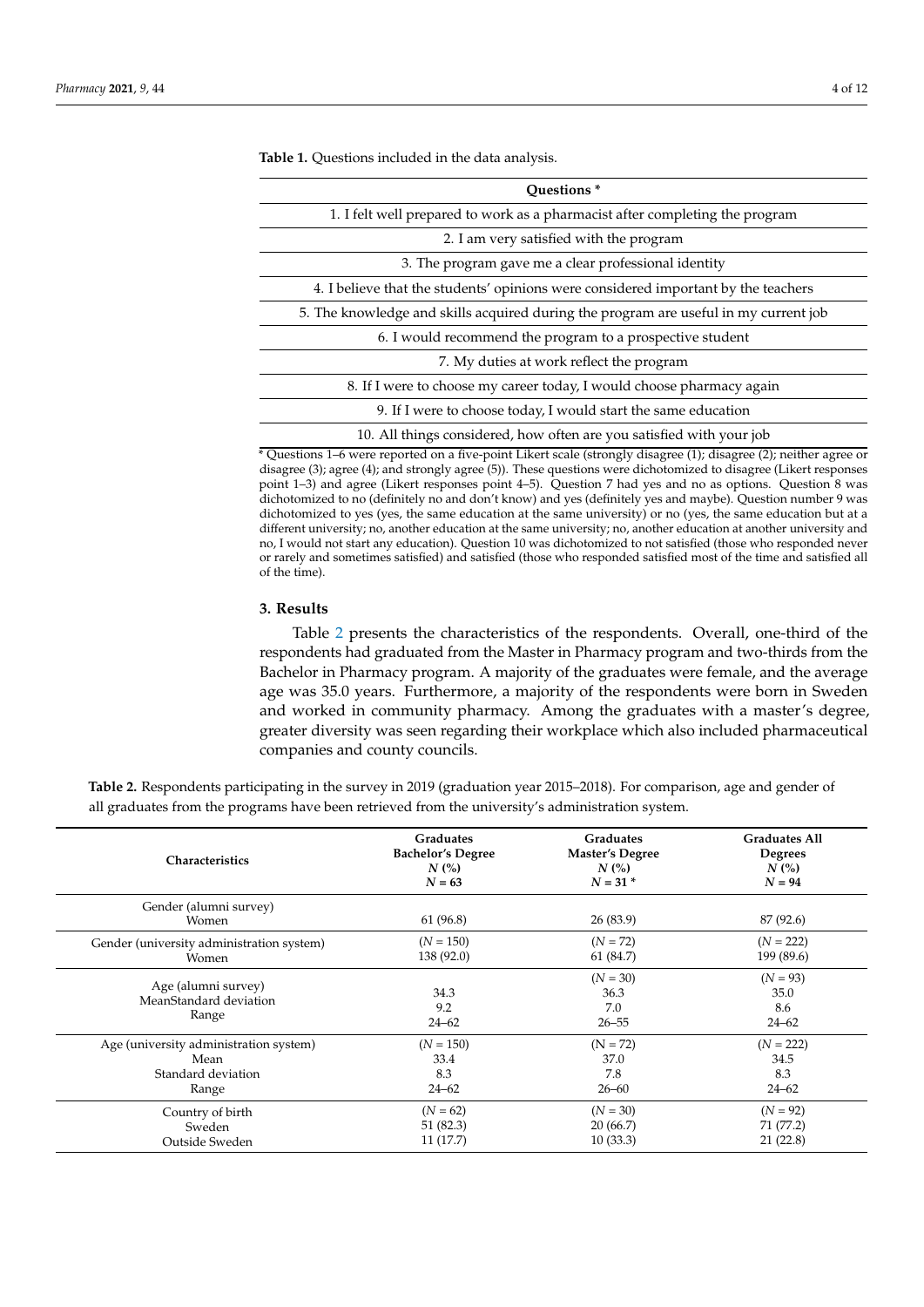<span id="page-4-0"></span>

| <b>Characteristics</b>   | <b>Graduates</b><br><b>Bachelor's Degree</b><br>$N$ (%)<br>$N = 63$ | <b>Graduates</b><br><b>Master's Degree</b><br>$N$ (%)<br>$N = 31$ * | <b>Graduates All</b><br><b>Degrees</b><br>$N$ (%)<br>$N = 94$ |
|--------------------------|---------------------------------------------------------------------|---------------------------------------------------------------------|---------------------------------------------------------------|
| Current employment       |                                                                     | $(N = 30)$                                                          | $(N = 93)$                                                    |
| Community pharmacy       | 51(81.0)                                                            | 20(66.7)                                                            | 71 (76.3)                                                     |
| Hospital pharmacy        | 4(6.3)                                                              | 0(0.0)                                                              | 4(4.3)                                                        |
| County council **        | 2(3.2)                                                              | 4(13.3)                                                             | 6(6.5)                                                        |
| Pharmaceutical company   | 0(0.0)                                                              | 4(13.3)                                                             | 4(4.3)                                                        |
| Dose dispensing pharmacy | 3(4.8)                                                              | 0(0.0)                                                              | 3(3.2)                                                        |
| University               | 1(1.6)                                                              | 2(6.7)                                                              | 3(3.2)                                                        |
| Municipality             | 2(3.2)                                                              | 0(0.0)                                                              | 2(2.2)                                                        |

**Table 2.** *Cont.*

\* Overall, 13 of these graduates also had a bachelor's degree from Umeå university. These graduates are counted as graduates with a master's degree in the analysis, i.e., the highest degree is considered. \*\* County councils are responsible for the public health care systems in Sweden.

> Table [3](#page-4-1) presents the respondents' answers to questions related to education satisfaction. A majority (81.6%) agreed or strongly agreed that they were well prepared to work as a pharmacist after completing the studies and that the education gave them a clear professional identity (92.2%). Furthermore, a majority of the respondents (72.6%) agreed or strongly agreed that their opinions during their education were considered important by the teachers and that they were very satisfied with their education (95.7%). In Table [2,](#page-4-0) comparison of education satisfaction for master's and bachelor's graduates revealed only one difference which related to the question 'I felt well prepared to work as a pharmacist after completing the program'. Here, a significantly higher percentage of the master's graduates (93.3%) agreed or strongly agreed with the statement that they felt well prepared to work as a pharmacist compared with the bachelor's graduates (75.8%) (*p* = 0.042). The other questions did not show any difference between the two groups (master's degree vs bachelor's degree)  $(p > 0.05)$ .

<span id="page-4-1"></span>**Table 3.** Questions regarding education satisfaction among pharmacy graduates (graduation year 2015–2018). Percentage of graduates choosing the different options in the survey.

|                                                                                                    |                             |                 | Number and Percentage of Graduates $N$ (%) |          |                       |  |
|----------------------------------------------------------------------------------------------------|-----------------------------|-----------------|--------------------------------------------|----------|-----------------------|--|
| Ouestion                                                                                           | Strongly<br><b>Disagree</b> | <b>Disagree</b> | <b>Neither Agree</b><br>Nor Disagree       | Agree    | <b>Strongly Agree</b> |  |
| I felt well prepared to work as a<br>pharmacist after completing the<br>program $(N=92)$           | 2(2.2)                      | 6(6.5)          | 9(9.8)                                     | 49(53.3) | 26(28.3)              |  |
| I am very satisfied with the<br>program $(N=93)$                                                   | 0(0.0)                      | 1(1.1)          | 3(3.2)                                     | 54(58.1) | 35(37.6)              |  |
| The program gave me a clear<br>professional identity ( $N = 64$ )                                  | 1(1.6)                      | 0(0.0)          | 4(6.3)                                     | 30(46.9) | 29(45.3)              |  |
| I believe that the students'<br>opinions were considered<br>important by the teachers ( $n = 62$ ) | 0(0.0)                      | 4(6.5)          | 13(21.0)                                   | 33(53.2) | 12(19.4)              |  |

The answers for education satisfaction were compared with answers from students graduating between 2006 and 2014 (data collected in a survey in 2015) [\[14\]](#page-10-9). A majority of the respondents in the survey in 2019 (graduation years 2015 to 2018) considered that the knowledge and skills acquired during the education were useful in their present job and would recommend the program to a prospective student (Table [4\)](#page-5-0). Furthermore, a majority thought that their duties at work reflected their education and that, if they were to choose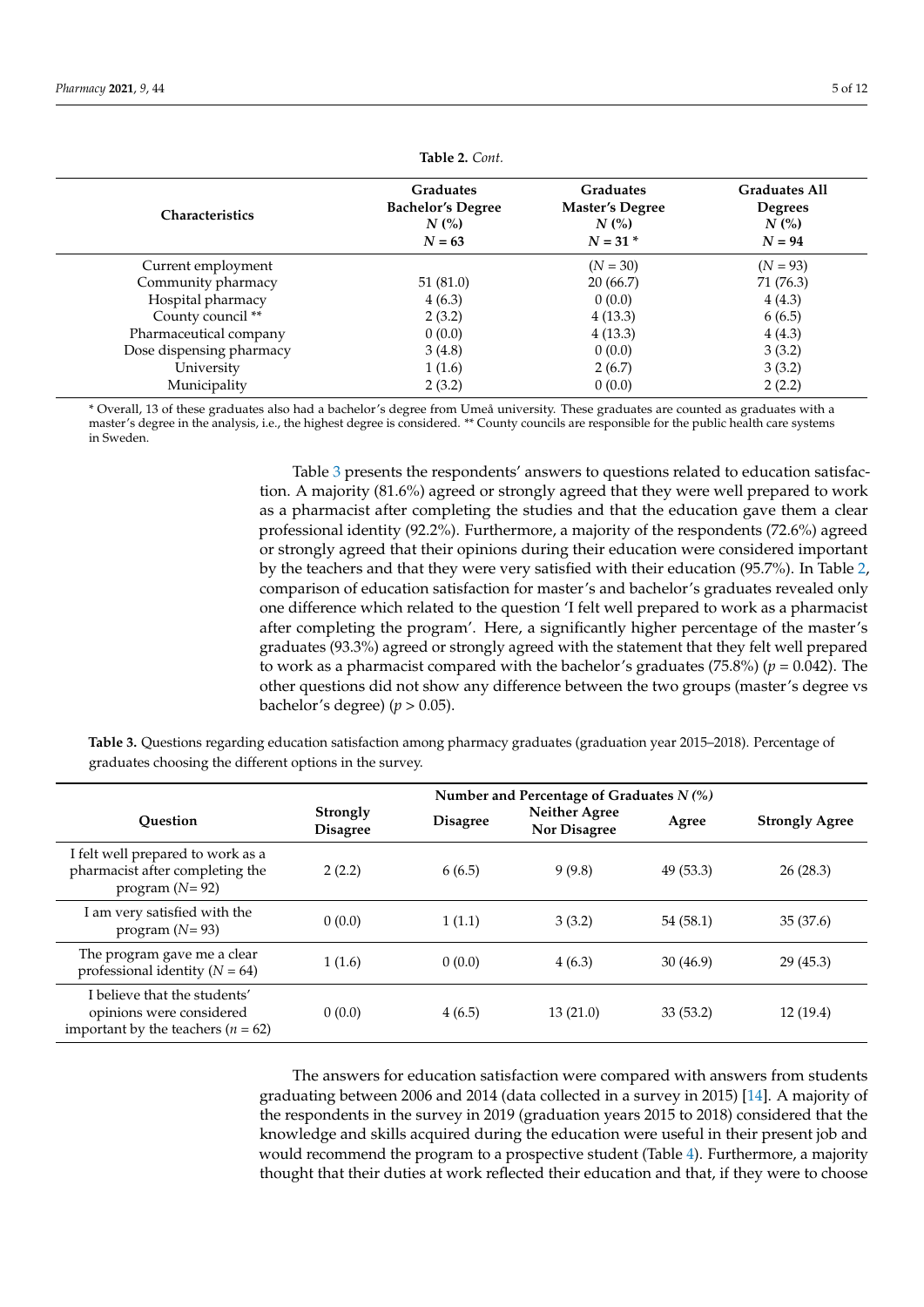again, they would choose pharmacy as a career. There were no differences between the groups (graduation years 2006 to 2014 vs 2015 to 2018) (*p* > 0.05).

<span id="page-5-0"></span>**Table 4.** Multivariate logistic regression including different questions regarding education satisfaction. Graduation years 2006 to 2014 and 2015 to 2018. Results presented show the number and percentage of students answering agree or strongly agree \* or yes \*\* to the questions.

| <b>Ouestion</b>                                                                           | <b>Graduation Year</b><br>2006–2014 $N$ (%) | <b>Graduation Year</b><br>2015–2018 $N$ (%) | Odds Ratio <sup>1</sup> | 95% Confidence<br><b>Interval</b> | <i>p</i> -Value |
|-------------------------------------------------------------------------------------------|---------------------------------------------|---------------------------------------------|-------------------------|-----------------------------------|-----------------|
| The knowledge and skills<br>acquired during the program<br>are useful in my current job * | 192/218 (88.1)                              | 76/92 (82.6)                                | 0.672                   | $0.334 - 1.351$                   | 0.265           |
| I would recommend the<br>program to a prospective<br>student **                           | 197/214 (92.1)                              | 86/93(92.5)                                 | 1.057                   | $0.412 - 2.712$                   | 0.909           |
| My duties at work reflect the<br>program <sup>*</sup>                                     | 162/220(73.6)                               | 67/93(72.0)                                 | 0.994                   | $0.567 - 1.743$                   | 0.984           |
| If I were to choose my career<br>today, I would choose<br>pharmacy again **               | 185/218 (84.9)                              | 75/93 (80.6)                                | 0.778                   | $0.404 - 1.498$                   | 0.453           |

<sup>1</sup> Controlled for age.

There was a significantly higher percentage of graduates who were satisfied with their job  $(p < 0.001)$  and who thought that their duties at work reflected the program  $(p = 0.005)$  among those who thought that the education gave them a clear professional identity. This contrasts with those who did not think that the education gave them a clear professional identity.

Figure [1](#page-5-1) shows the results for the question 'If I were to choose today, I would start the same education'. A majority of the students (78.3%) stated that they would choose the same education at the same university. In the study from 2015 (graduation years 2006 to 2014), 81.8% answered that they would choose the same education at the same university [\[14\]](#page-10-9). The difference was not statistically significant ( $p = 0.475$ ).

<span id="page-5-1"></span>

**Figure 1.** Percentage of graduates answering the different options to the question 'If I were to **Figure 1.** Percentage of graduates answering the different options to the question 'If I were to choose choose today, I would start the same education'. Graduation years 2015 to 2018. today, I would start the same education'. Graduation years 2015 to 2018.

The survey also asked whether the students, a year or a couple of years after The survey also asked whether the students, a year or a couple of years after graduagraduation had changed their perception of the value of their education compared to the value of the value of the value of their education compared to the value of the value of the value of their education compared to the tion had changed their perception of the value of their education compared to immediately<br>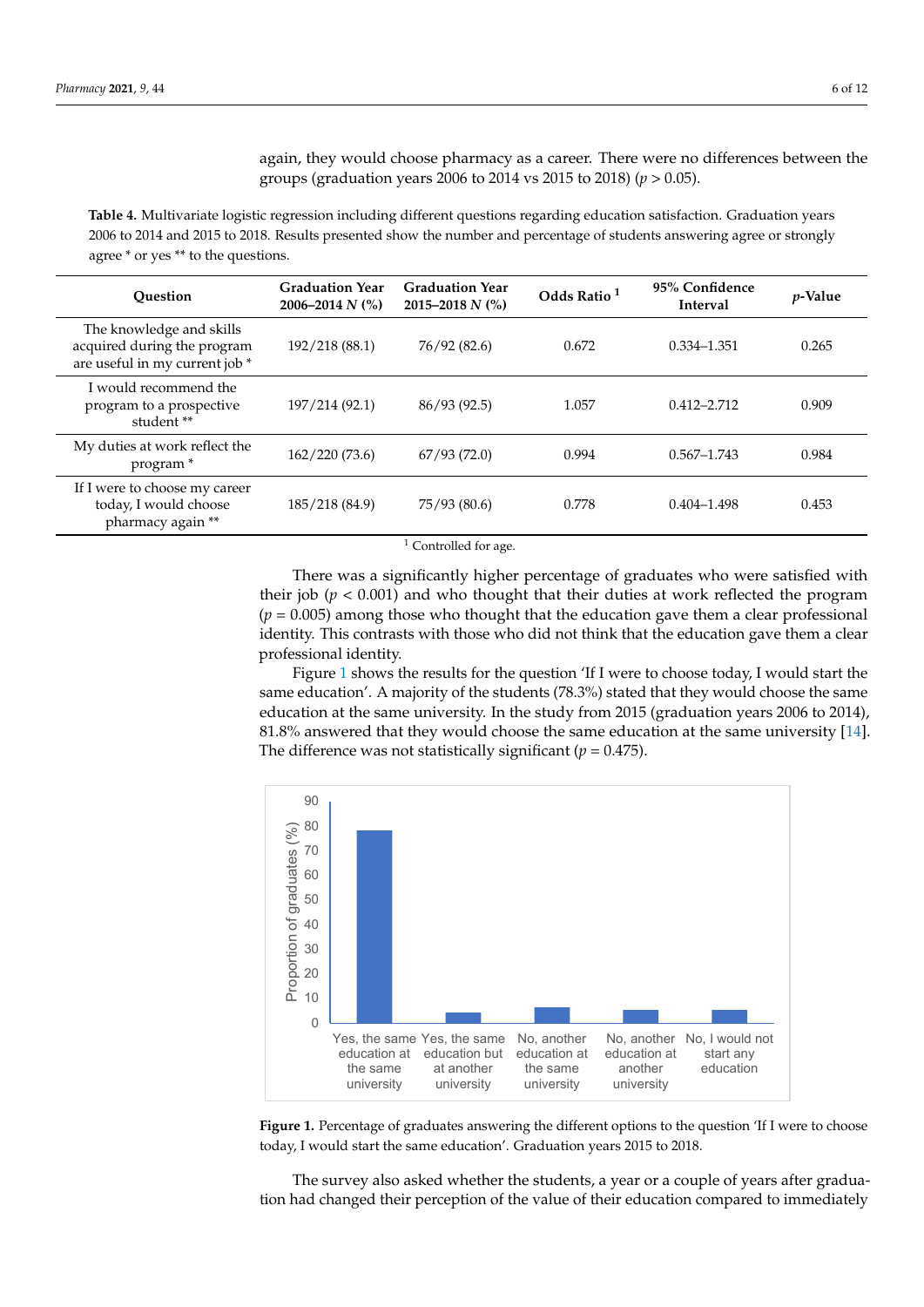after graduation. Overall, 48% of the graduates answered that they had not changed their perception. Moreover, 32% stated that they were very much more or slightly more positive, whereas 14% stated that they were very much more or slightly more negative. In total, 6% answered that they did not know. The graduates were also able to provide comments to this question.

The graduates were also asked questions regarding various educational activities and whether they felt that these activities were useful after graduation (Table [5\)](#page-6-0). The graduates believed that, in particular, pharmacy practice, lectures, seminars, and problem-based learning were of great or very great usefulness after graduation. However, activities such as laboratory experiments and role play were considered less useful.

**Educational Activity No or Little Usefulness** *N* **(%) Great or Very Great Usefulness** *N* **(%) Don't Know** *N* **(%)** Group work 30 (31.9) 61 (64.9) 3 (3.2)<br>
idual assignments 19 (20.4) 71 (76.3) 3 (3.2) Individual assignments  $19(20.4)$   $71(76.3)$ Internet based systems 15 (16.1) 50 (53.8) 28 (30.1)<br>
Laboratory experiments 53 (56.4) 39 (41.5) 2 (2.1) Laboratory experiments 53 (56.4) 39 (41.5)<br>
Lectures 11 (11.8) 38 (86.0) Lectures 11 (11.8) 80 (86.0) 2 (2.2) Oral presentations 26 (28.0) 65 (69.9) 2 (2.2)<br>
Pharmacy practice 9 (9.7) 82 (88.2) 2 (2.2) Pharmacy practice Problem based learning  $8(8.6)$  74 (79.6) 11 (11.8) Role play  $40 (43.0)$   $44 (47.3)$   $9 (9.7)$ <br>Seminars  $14 (15.2)$   $74 (80.4)$   $4 (4.3)$ Seminars 14 (15.2) 74 (80.4) 4 (4.3) Written presentations 21 (22.6) 69 (74.2) 3 (3.2)

<span id="page-6-0"></span>**Table 5.** The graduates' attitudes towards the usefulness of various educational activities included in the program (graduation years 2015 to 2018).

The graduates were also asked why they chose to study pharmacy at Umeå University. This was an open-ended question and the results showed that, for most students, the main reason was that the education was offered online. Other reasons included: it was an interesting education; the education had a good reputation; it gave them the possibility to study from a bachelor's to master's degree through the Master of Pharmaceutical Sciences program; and it gave them the possibility to work in healthcare.

### **4. Discussion**

This study explored education satisfaction among pharmacy graduates who had completed web-based studies. The overall education satisfaction among the graduates participating in the survey was very high; 95.7% agreed or strongly agreed that they were very satisfied with their education. Compared to a study among pharmacy students in Australia, education satisfaction appeared to be higher in the present study [\[16\]](#page-10-11). The study was conducted among final year pharmacy students at three universities in Australia and in a survey, the students were asked to rank their satisfaction with their decision to study pharmacy. A majority of the students were "somewhat satisfied" with their choice and a higher proportion of the students stated that they were "not at all satisfied" compared with those who were "extremely satisfied". A survey from another university in Sweden showed that, three years after graduating from a campus-based Master of Science in Pharmacy program, 46% of the graduates were not satisfied with their choice of studies and would not choose the same studies again [\[17\]](#page-10-12). However, direct comparisons may be difficult due to different settings and survey designs.

A majority of the respondents answered that they would choose the same education at the same university if they were to choose again and would recommend the program to a prospective student. These results agree with those from the previous investigation in 2015 [\[14\]](#page-10-9) and analysis showed no differences between the two groups. Overall, the results of both surveys showed that education satisfaction was high, suggesting that education satisfaction is maintained over a relatively long period of time, i.e., 2006–2018 [\[14\]](#page-10-9). Furthermore, students' satisfaction with their studies has previously been shown to influence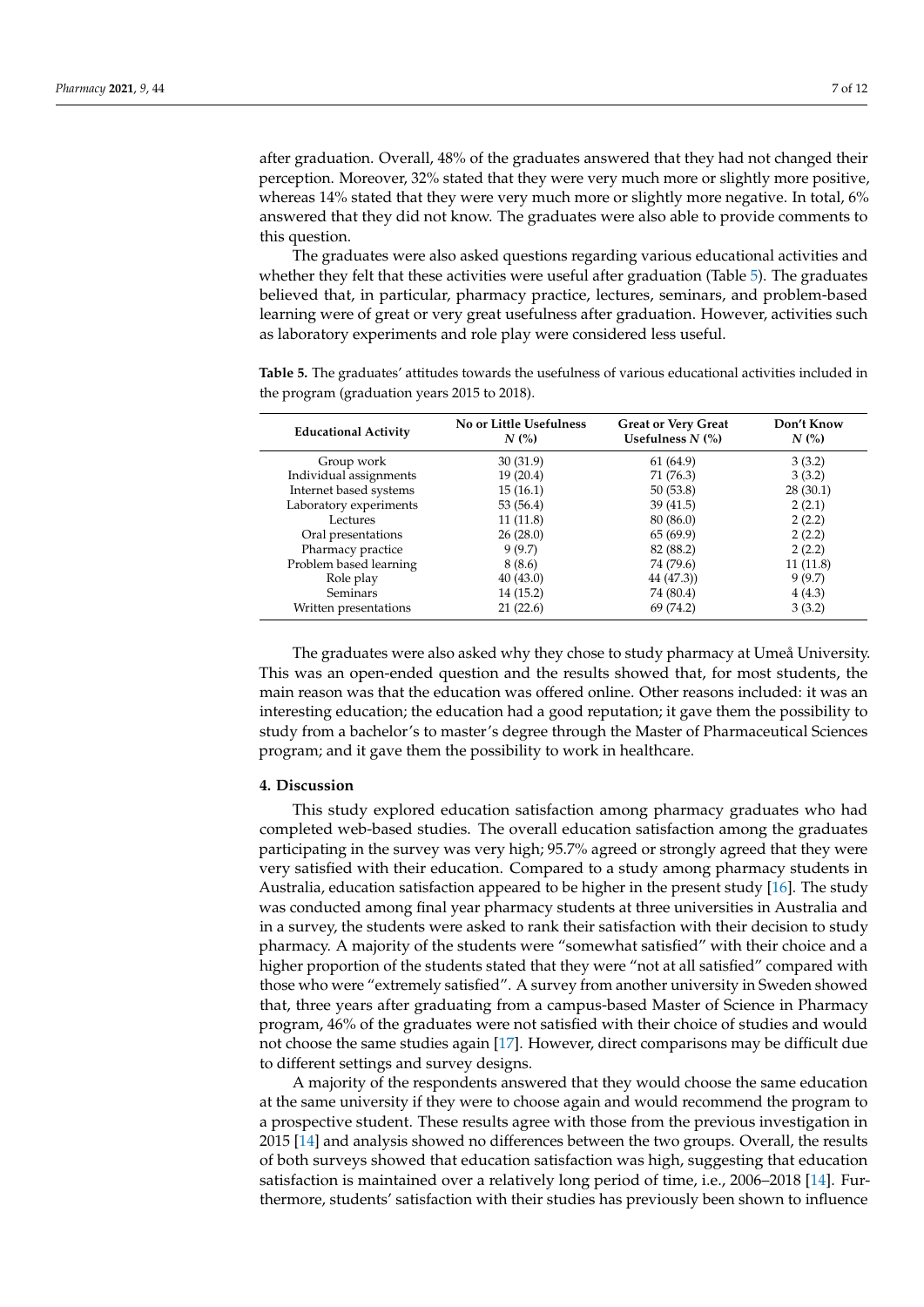their ability to learn [\[10\]](#page-10-5) indicating that it is important for educators to explore education satisfaction among students and graduates.

A majority of the graduates participating in the survey in 2019 considered that the knowledge and skills acquired during their education were useful in their present job. Moreover, a majority thought that their duties at work reflected their education and that they would, if they were to choose again, choose pharmacy as a career. These results were in agreement with the previous investigation in 2015 [\[14\]](#page-10-9), and analysis showed no significant differences between the two groups. The results indicate that the programs are able to prepare the students for their professional working life. A majority of the respondents felt that the program gave them a clear professional identity, and that they felt prepared to start work as pharmacists after completing their education. A previous study has shown that an important factor for education satisfaction is whether the education is useful or relevant to their job [\[2\]](#page-9-2). Because the education results in a vocational degree, it is essential for the students to be prepared, and for the university to prepare the students, for their professional working life. In addition, it is important for the students to be able to develop their professional identity to facilitate the transition from pharmacy student to pharmacist [\[7](#page-10-2)[,18\]](#page-10-13). The master's graduates generally felt more prepared to work as pharmacists compared with the bachelor's graduates. This is not surprising because the master's graduates already have a bachelor's degree and, in many cases, have been working, for example in community pharmacy, prior to being admitted to the master's program. With work life experience, novice practitioners develop professional identity and learn from more experienced practitioners by social interactions [\[19\]](#page-10-14). One challenge reported with distance education is developing a professional identity [\[20\]](#page-10-15). However, in the present study a majority of the graduates agreed or strongly agreed that the program had given them a clear professional identity. Educational activities that support the development of a professional identity are important in a vocational degree, including curricula and education design [\[21,](#page-10-16)[22\]](#page-10-17), reflective portfolios [\[23](#page-10-18)[–26\]](#page-10-19), and interprofessional learning [\[27\]](#page-10-20). Internships (introductory and advanced pharmacy practice experience (IPPE and APPE, respectively)) and integration of theory and practice are important factors to students' formation of professional identity [\[21\]](#page-10-16). At Umeå University, reflective professional development portfolios have been implemented in order to address the formation of a professional identity [\[23\]](#page-10-18). Mentor discussions have also been introduced where the students have the opportunity to meet with pharmacists working within different fields, for example community pharmacy, hospital, and pharmaceutical industry. Activities involving interprofessional learning are in place within the medical faculty but have not yet involved the pharmacy programs.

The analysis showed that graduates who stated that the program gave them a clear professional identity were more satisfied with their job and thought that the duties at work reflected their education. The results suggest that, if the education can provide a clear professional identity, the graduates will experience higher job satisfaction. Having a strong professional identity will enable the graduates to better identify themselves as pharmacists which, in turn, will make them experience a higher satisfaction with their work and their professional role. However, only 64 of 94 graduates answered the question regarding professional identity. This may be due to uncertainty among the graduates as to what a 'clear professional identity' actually means. Professional identity was not defined in the survey, it is therefore the respondents' own interpretation they have related to when answering the question. If the respondents who did not answer the question had answered no, the results may have been different. Furthermore, the size of the two groups, i.e., those who believed that the education had given them a clear professional identity compared to those who did not believe this, was very different which may have affected the results. A previous study in Canada showed that community pharmacists lack a clear professional identity, and this may affect pharmacists´ interactions with other healthcare personnel or patients [\[7\]](#page-10-2). Another study concluded that pharmacy students experienced challenges when forming their professional identity and supporting the formation of a professional identity is an important goal for pharmacy education [\[18\]](#page-10-13).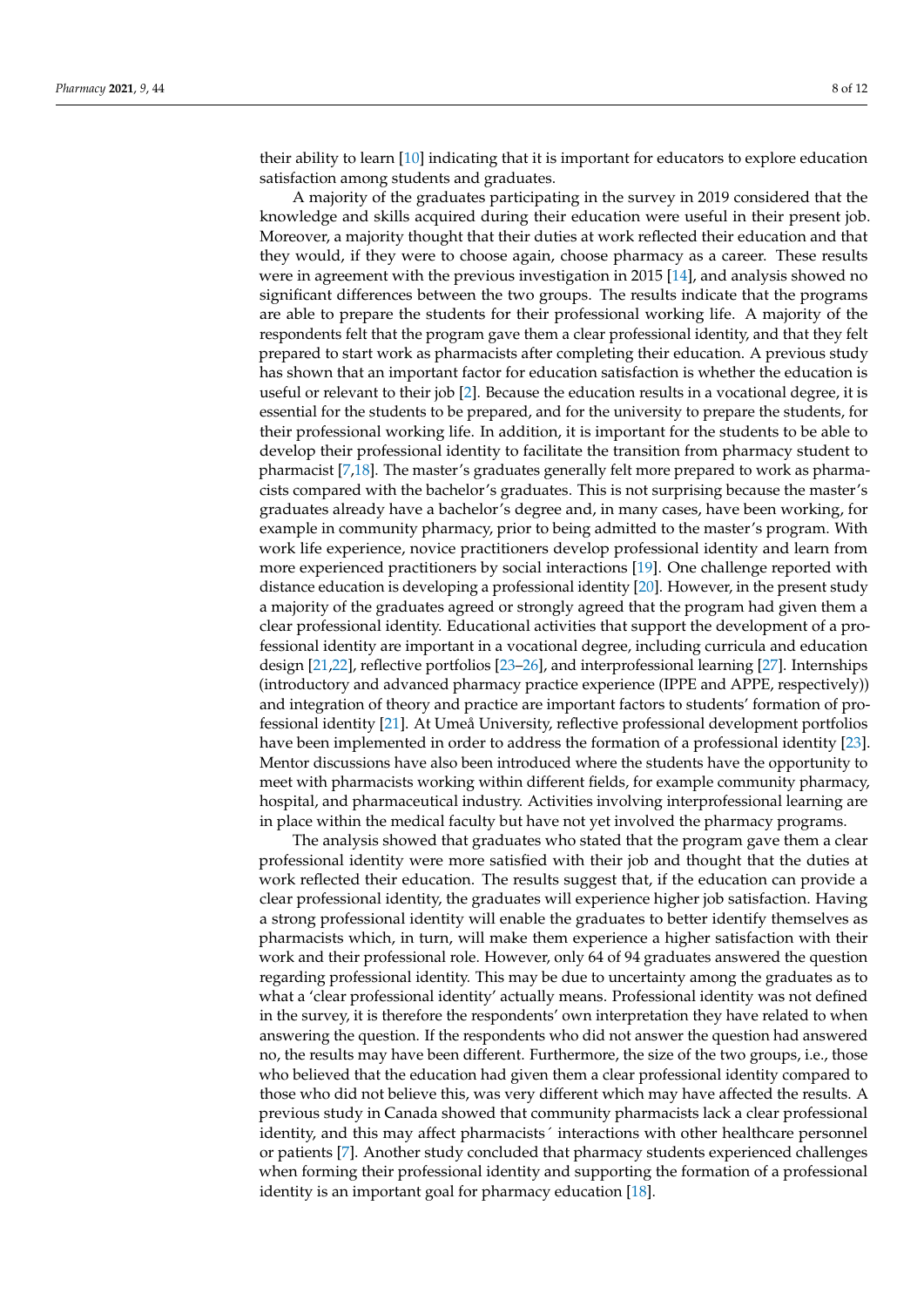The graduates in this study participated in the survey one to four years after graduation. Asking about education satisfaction in retrospect may be an advantage; the graduates have a better ability to reflect on their education and it may be easier for the graduates to assess their education in relation to their current job situation [\[11\]](#page-10-6). The graduates were asked whether they, a year or a couple of years after graduation, had changed their perception of the value of their education compared to immediately after graduation. In total, one-third answered that they were very much more or slightly more positive. Reasons for this were not explored in detail. However, the graduates were given the opportunity to comment on their answer and these anecdotal comments were used to describe the respondents' views. In these comments, the graduates mentioned that after graduation, they had realized the importance of their work and their role as pharmacists. Among the graduates who answered that they were very much or slightly more negative, the comments generally related to the commercialization in the pharmacy market and that they did not feel that their competence was appreciated. The risk of an increased commercialization, where the primary focus is on sales, is reduced time for counselling which is an essential part of the pharmacy profession [\[12\]](#page-10-7). It appears that, generally, the change in the perception of their education, whether in a positive or negative way, is related to their work experience as pharmacists. Perhaps for some graduates, the expectations did not match the reality in the workplace. Such disparities have previously been reported among pharmacists [\[28](#page-10-21)[,29\]](#page-10-22).

Web-based education has been shown to provide flexibility to combine studies with family or work commitments and the possibility to commence higher education without having to move [\[30–](#page-10-23)[35\]](#page-11-0). Flexibility is often considered to be a major reason for choosing a web-based program [\[34](#page-11-1)[,35\]](#page-11-0). Distance education generally attracts older, female students [\[30,](#page-10-23)[36\]](#page-11-2), which is also reflected in the gender distribution of students in the pharmacy programs at Umeå University [\[34](#page-11-1)[,37\]](#page-11-3). The main reason for choosing to study pharmacy at Umeå university was that the education was offered online, suggesting that the graduates were actively looking for a web-based option. Campus-based pharmacy education is offered at other universities in Sweden.

Regarding the various educational activities, the graduates participating in the survey believed that, in particular, pharmacy practice, lectures, seminars, and problem-based learning were of great or very great usefulness after graduation. However, activities such as laboratory experiments and role play were considered less useful. This might reflect their current job assignments. A majority of the graduates participating in the survey work in community pharmacies, thus, it is not surprising that pharmacy practice as an educational activity is considered useful. The graduates in this study did not consider role play especially useful, which may be due to the circumstances for which role plays are conducted. Role play is commonly used in communication training and is an example of active learning. Studies have reported that role play has a positive effect on students' learning and development of communication skills [\[38–](#page-11-4)[42\]](#page-11-5). The success of role play often depends on creating a realistic and authentic setting. One way to further develop role play activities in the pharmacy programs could be to use actors to play the counterpart instead of fellow students or university teachers. Another alternative is the use of virtual worlds. Previous studies have shown that virtual worlds have the potential to create realistic learning experiences [\[43,](#page-11-6)[44\]](#page-11-7). These have been perceived by pharmacy students as an attractive way to train communication since they provide an authentic and safe environment [\[45,](#page-11-8)[46\]](#page-11-9). The use of many different approaches is often beneficial in developing communication skills, and scaffolding increases this effect [\[47](#page-11-10)[–49\]](#page-11-11).

During their education, students are given several possibilities to provide feedback on their academic studies and educational activities using course and program evaluations, for example. Based on these evaluations, updates to the course material and implementation of new educational activities and assessment methods occur regularly. Besides this, alumni surveys are also conducted on a regular basis, in which graduates can look back on their education and provide valuable insights. The feedback, provided in these different ways, all contribute to improve curricula and course design.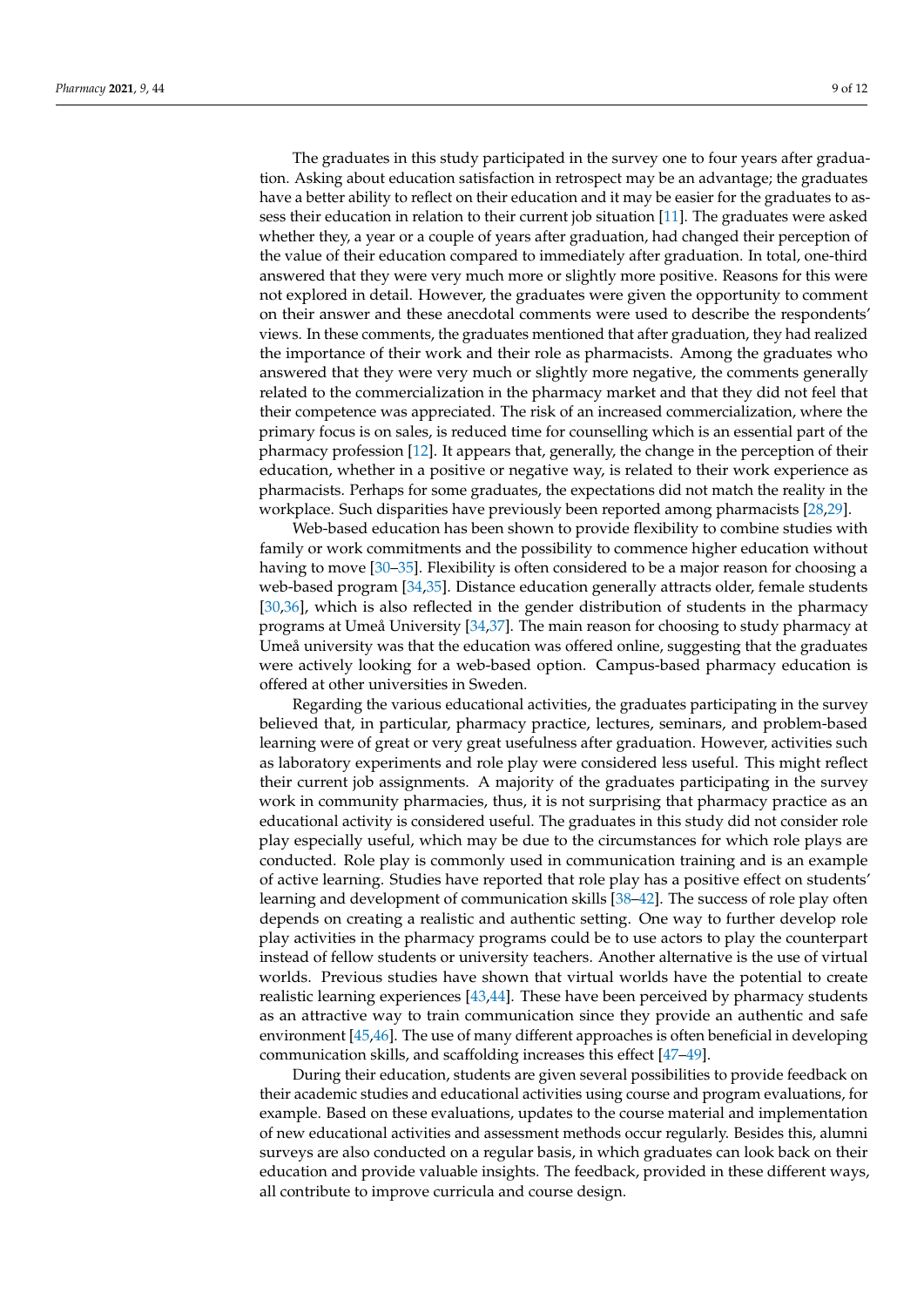A majority of the graduates were female, reflecting the gender division in the pharmacy workforce in Sweden, as well as for pharmacy students in Sweden and other countries [\[36](#page-11-2)[,50–](#page-11-12)[53\]](#page-11-13). Age and gender of the respondents were similar for all graduates, as can be shown by comparing with data from the university's administration system; this indicates that this was a representative sample with respect to age and gender.

This study has some strengths and limitations. One strength is that it has been possible to study education satisfaction over time by comparing the results from two groups of graduates. Furthermore, asking graduates about education satisfaction some time after graduation is an advantage as they can then also relate their education to their professional life. However, the generalizability of the results is limited as the study only explores education satisfaction at one university and within one academic subject. It would for example be interesting to explore education satisfaction after web-based and campus-based education. Furthermore, graduates who are more positive towards their education may be more likely to complete the survey compared to those who are more negative; selection bias can therefore not be excluded. Reminders were not sent which may have limited the response rate. A definition of professional identity was not included in the survey and therefore the responses were based on the respondents' own interpretation of the term. To improve the survey for future use, a definition of professional identity should be included. Factors important for education satisfaction would be interesting to study further in order to provide educators with better tools to develop the programs.

#### **5. Conclusions**

Education satisfaction among pharmacy graduates in this study was high. A majority of the respondents felt that their studies gave them a clear professional identity and that they felt prepared to work as pharmacists after completing the program. Comparison of the results with a previous survey showed that education satisfaction has been maintained over a relatively long time (2006 to 2018). An association was found between professional identity and job satisfaction suggesting that if the programs can provide a clear professional identity, the graduates will experience higher job satisfaction. Exploring education satisfaction among graduates may help educators to further develop the programs, and aid in work with recruitment strategies. Furthermore, it will enable educators to better prepare the students for their professional working life by developing their professional identity during their studies.

**Author Contributions:** Conceptualization, S.M. and M.G.; methodology, S.M., M.G., and A.W.; software, M.G.; validation, S.M. and M.G.; formal analysis, M.G.; investigation, S.M. and M.G.; resources, S.M. and M.G.; data curation, S.M. and M.G.; writing—original draft preparation, S.M., M.G. and A.W.; writing—review and editing, S.M. M.G., and A.W.; visualization, S.M., M.G., and A.W.; supervision, S.M.; project administration, S.M. and M.G. All authors have read and agreed to the published version of the manuscript.

**Funding:** This research received no external funding.

**Institutional Review Board Statement:** Not applicable.

**Informed Consent Statement:** Not applicable.

**Acknowledgments:** We thank the graduates who participated in the survey.

**Conflicts of Interest:** The authors declare no conflict of interest.

#### **References**

- <span id="page-9-0"></span>1. Lenton, P. Determining student satisfaction: An economic analysis of the National Student Survey. *Econ. Educ. Rev.* **2015**, *47*, 118–127. [\[CrossRef\]](http://doi.org/10.1016/j.econedurev.2015.05.001)
- <span id="page-9-2"></span>2. Richardson, J.T.E.; Slater, J.B.; Wilson, J. The National Student Survey: Development, findings and implications. *Stud. High. Educ.* **2007**, *32*, 557–580. [\[CrossRef\]](http://doi.org/10.1080/03075070701573757)
- <span id="page-9-1"></span>3. Langan, A.M.; Scott, N.; Partington, S.; Oczujda, A. Coherence between text comments and the quantitative ratings in the UK's National Student Survey. *J. Furth. High. Educ.* **2017**, *41*, 16–29. [\[CrossRef\]](http://doi.org/10.1080/0309877X.2014.1000281)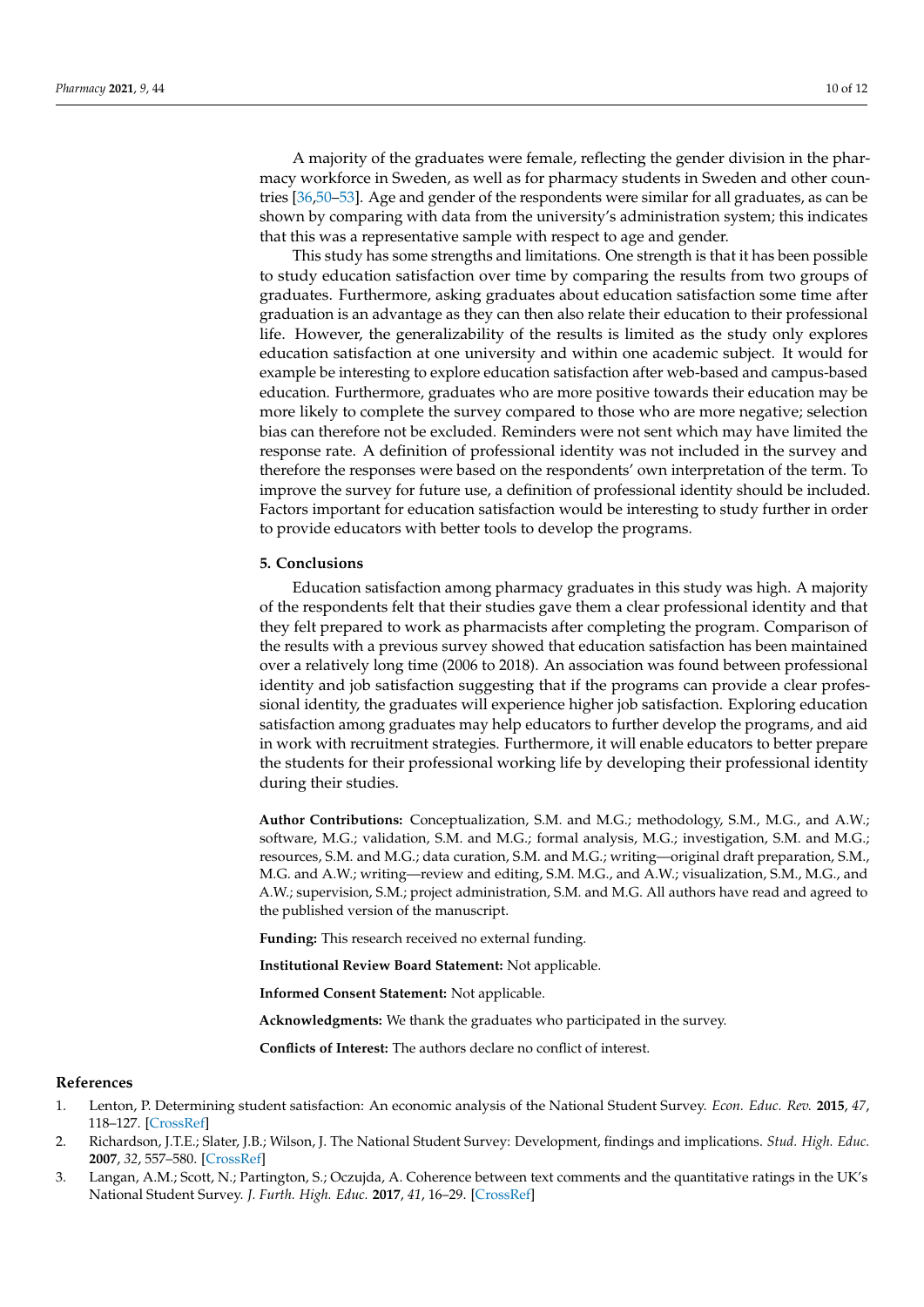- <span id="page-10-0"></span>4. Tak, C.; Henchey, C.; Feehan, M.; Munger, M.A. Modeling Doctor of Pharmacy Students' Stress, Satisfaction, and Professionalism Over Time. *Am. J. Pharm. Educ.* **2019**, *83*, 7432–7439. [\[CrossRef\]](http://doi.org/10.5688/ajpe7432) [\[PubMed\]](http://www.ncbi.nlm.nih.gov/pubmed/31871360)
- <span id="page-10-1"></span>5. Wisell, K.; Winblad, U.; Sporrong, S.K. Stakeholders' expectations and perceived effects of the pharmacy ownership liberalization reform in Sweden: A qualitative interview study. *Health Serv. Res.* **2016**, *16*, 379. [\[CrossRef\]](http://doi.org/10.1186/s12913-016-1637-6) [\[PubMed\]](http://www.ncbi.nlm.nih.gov/pubmed/27519573)
- 6. Kellar, J.; Lake, J.; Steenhof, N.; Austrin, Z. Professional identity in pharmacy: Opportunity, crisis or just another day at work? *Can. Pharm. J.* **2020**, *153*, 137–140. [\[CrossRef\]](http://doi.org/10.1177/1715163520913902) [\[PubMed\]](http://www.ncbi.nlm.nih.gov/pubmed/32528593)
- <span id="page-10-2"></span>7. Gregory, P.; Austrin, Z. Pharmacists' lack of profession-hood: Professional identity formation and its implications for practice. *Can. Pharm. J.* **2019**, *152*, 251–256. [\[CrossRef\]](http://doi.org/10.1177/1715163519846534)
- <span id="page-10-3"></span>8. Goncalves Silva, R.; Figueiredo-Braga, M. Evaluation of the relationships among happiness, stress, anxiety, and depression in pharmacy students. *Curr. Pharm. Teach. Learn.* **2018**, *10*, 903–910. [\[CrossRef\]](http://doi.org/10.1016/j.cptl.2018.04.002)
- <span id="page-10-4"></span>9. Babal, J.c.; Olufunmiola, A.; Webber, S.; Watterson, T.; Moua, P.; Chen, J. Student pharmacist perspectives on factors that influence wellbeing during pharmacy school. *Am. J. Pharm. Ed.* **2020**, *84*. [\[CrossRef\]](http://doi.org/10.5688/ajpe7831)
- <span id="page-10-5"></span>10. Susan, A.; Jennifer, R. Measuring customer satisfaction in higher education. *Qual. Assur. Educ.* **1998**, *6*, 197–204.
- <span id="page-10-6"></span>11. Burgess, A.; Senior, C.; Moores, E. A 10-year case study on the changing determinants of university student satisfaction in the UK. *PLoS ONE* **2018**, *13*, e0192976. [\[CrossRef\]](http://doi.org/10.1371/journal.pone.0192976)
- <span id="page-10-7"></span>12. Westerlund, T.; Marklund, B. Community pharmacy and primary health care in Sweden—At a crossroads. *Pharm. Pract.* **2020**, *18*, 1927. [\[CrossRef\]](http://doi.org/10.18549/PharmPract.2020.2.1927)
- <span id="page-10-8"></span>13. Wisell, K. The Liberalization Experiment: Understanding the political rationales leading to change in pharmacy policy. Ph.D. Thesis, Department of Pharmacy, Uppsala University, Uppsala, Sweden, 2019; p. 268.
- <span id="page-10-9"></span>14. Gustafsson, M.; Mattsson, S.; Gallego, G. Students' Satisfaction with a Web-Based Pharmacy Program in a Re-Regulated Pharmacy Market. *Pharmacy* **2017**, *5*, 47. [\[CrossRef\]](http://doi.org/10.3390/pharmacy5030047) [\[PubMed\]](http://www.ncbi.nlm.nih.gov/pubmed/28970459)
- <span id="page-10-10"></span>15. Mattsson, S.; Gustafsson, M. Job Satisfaction among Swedish Pharmacists. *Pharmacy* **2020**, *8*, 127. [\[CrossRef\]](http://doi.org/10.3390/pharmacy8030127) [\[PubMed\]](http://www.ncbi.nlm.nih.gov/pubmed/32722156)
- <span id="page-10-11"></span>16. Shen, G.; Fois, R.; Nissen, L.; Saini, B. Course experiences, satisfaction and career intent of final year pre-registration Australian pharmacy students. *Pharm. Pract.* **2014**, *12*, 392. [\[CrossRef\]](http://doi.org/10.4321/S1886-36552014000200004)
- <span id="page-10-12"></span>17. Bergeå Nygren, N. Många Missnöjda Med Utbildningsval Efter Tre År. Available online: [https://svenskfarmaci.se/arbetsliv/](https://svenskfarmaci.se/arbetsliv/manga-missnojda-med-utbildningsval-efter-tre-ar/) [manga-missnojda-med-utbildningsval-efter-tre-ar/](https://svenskfarmaci.se/arbetsliv/manga-missnojda-med-utbildningsval-efter-tre-ar/) (accessed on 17 January 2020). [In Swedish].
- <span id="page-10-13"></span>18. Noble, C.; McKauge, L.; Clavarino, A. Pharmacy student professional identity formation: A scoping review. *Integr. Pharm. Res. Pract.* **2019**, *8*, 15–34. [\[CrossRef\]](http://doi.org/10.2147/IPRP.S162799)
- <span id="page-10-14"></span>19. Wenger, E. Communities of Practice—Learning, Meaning, and Identity. Cambridge University Press: Cambridge, UK, 1998; p. 214.
- <span id="page-10-15"></span>20. Fossland, T.; Mathiasen, H.; Solberg, M. *Academic Bildung in Net-Based Higher Education: Moving Beyond Learning*, 1st ed.; Fossland, T., Mathiasen, H., Solberg, M., Eds.; Taylor & Francis: Oxfordshire, UK, 2015; pp. 90–106.
- <span id="page-10-16"></span>21. Wallman, A. Pharmacy Internship: Students' Learning in a Professional Practice Setting. Ph.D. Thesis, Department of Pharmacy, Uppsala University, Upsala, Sweden, 2010; p. 95.
- <span id="page-10-17"></span>22. Wei, C.-W.; Chen, N.-S.; Kinshuk. A model for social presence in online classrooms. *Educ. Technol. Res. Dev.* **2012**, *60*, 529–545. [\[CrossRef\]](http://doi.org/10.1007/s11423-012-9234-9)
- <span id="page-10-18"></span>23. Wallman, A.; Gustafsson, M.; Helgesson, E.; Nilsson Lindgren, Å.; Mattsson, S. Implementing reflective professional development portfolios in pharmacy education, 9th Nordic Social Pharmacy Conference 2019. Conference abstracts. *Res. Social. Adm. Pharm. Pharmacy* **2019**, *15*, 41–55.
- 24. Kalet, A.L.; Sanger, J.; Chase, J.; Keller, A.; Schwartz, M.D.; Fishman, M.L.; Garfall, A.L.; Kitay, A. Promoting Professionalism through an Online Professional Development Portfolio: Successes, Joys, and Frustrations. *Acad. Med.* **2007**, *82*, 1065–1072. [\[CrossRef\]](http://doi.org/10.1097/ACM.0b013e31815762af) [\[PubMed\]](http://www.ncbi.nlm.nih.gov/pubmed/17971693)
- 25. Tsingos-Lucas, C.; Bosnic-Anticevich, S.; Schneider, C.R.; Smith, L. Using Reflective Writing as a Predictor of Academic Success in Different Assessment Formats. *Am. J. Pharm. Educ.* **2017**, *81*, 8. [\[CrossRef\]](http://doi.org/10.5688/ajpe8118)
- <span id="page-10-19"></span>26. Tsingos, C.; Bosnic-Anticevich, S.; Smith, L. Reflective Practice and Its Implications for Pharmacy Education. *Am. J. Pharm. Educ.* **2014**, *78*, 18. [\[CrossRef\]](http://doi.org/10.5688/ajpe78118)
- <span id="page-10-20"></span>27. Fejzic, J.; Barker, M. Implementing simulated learning modules to improve students' pharmacy practice skills and professionalism. *Pharm. Pract.* **2015**, *13*, 583. [\[CrossRef\]](http://doi.org/10.18549/PharmPract.2015.03.583) [\[PubMed\]](http://www.ncbi.nlm.nih.gov/pubmed/26445619)
- <span id="page-10-21"></span>28. Svensberg, K.; Kälvemark Sporrong, S.; Håkonsen, H.; Toverud, E.L. 'Because of the circumstances, we cannot develop our role': Norwegian community pharmacists' perceived responsibility in role development. *Int. J. Pharm. Pract.* **2015**, *23*, 256–265. [\[CrossRef\]](http://doi.org/10.1111/ijpp.12154)
- <span id="page-10-22"></span>29. Olsson, E.; Kälvemark Sporrong, S. Pharmacists' experiences and attitudes regarding generic drugs and generic substitution: Two sides of the coin. *Int. J. Pharm. Pract.* **2012**, *20*, 377–383. [\[CrossRef\]](http://doi.org/10.1111/j.2042-7174.2012.00214.x)
- <span id="page-10-23"></span>30. Delaney, L. Who Graduates from Irish Distance University Education? *Eur. J. Open Dist. E-Learn.* **2015**, *18*, 2100–2113. [\[CrossRef\]](http://doi.org/10.1515/eurodl-2015-0007)
- 31. Lewin, L.O.; Singh, M.; Bateman, B.L.; Glover, P.B. Improving education in primary care: Development of an online curriculum using the blended learning model. *BMC Med. Educ.* **2009**, *9*, 33. [\[CrossRef\]](http://doi.org/10.1186/1472-6920-9-33)
- 32. Gray, K.; Tobin, J. Introducing an online community into a clinical education setting: A pilot study of student and staff engagement and outcomes using blended learning. *BMC Med. Educ.* **2010**, *10*, 6. [\[CrossRef\]](http://doi.org/10.1186/1472-6920-10-6)